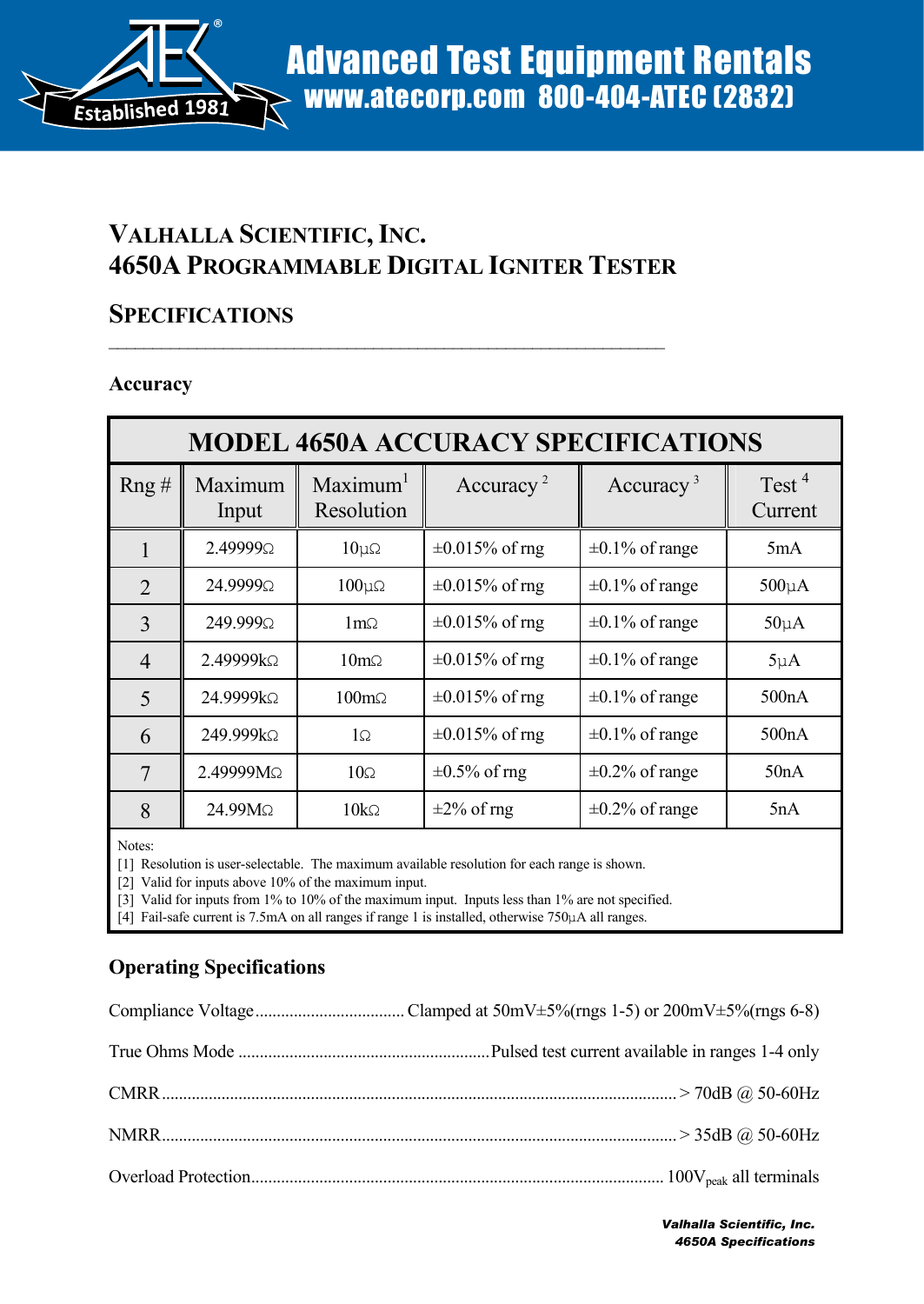| 4-Wire Lead Rejection:  3ppm per % (% = lead+contact resistance $\div$ unknown resistance x 100) |
|--------------------------------------------------------------------------------------------------|
| Interface:  IEEE-488 with subsets SH1 AH1 T6 TE0 L4 LE0 SR1 RL1 PP0 DC1 DT1 C0                   |
|                                                                                                  |
|                                                                                                  |
|                                                                                                  |
|                                                                                                  |
|                                                                                                  |
|                                                                                                  |

## **Power Requirements**